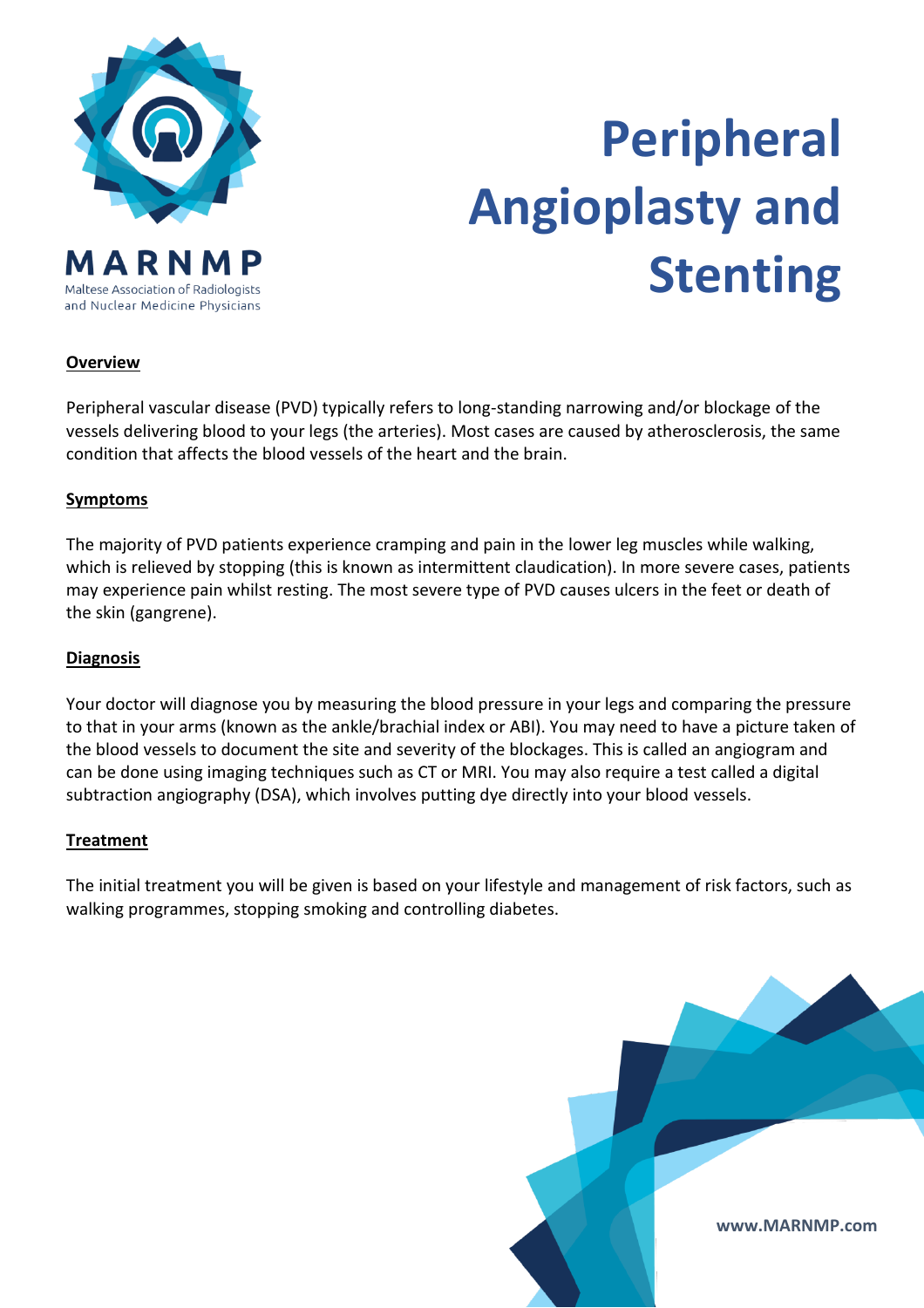

If these methods do not help you, the blockages may need to be opened. Minimally invasive approaches (also known as endovascular approaches) use tiny balloons and stents to restore blood flow through a very small hole in the artery. Another possible treatment is surgery, which can either clean out the inside of the artery (a procedure called endarterectomy) or bypass the blockage using a vein or prosthetic material.

# **What is angioplasty and stenting?**

The arteries supplying your head, heart, kidneys and legs may become blocked over time because of smoking, high cholesterol, high blood pressure, diabetes and obesity. These can cause a progressive hardening and occlusion of the vessels (also known as arteriosclerosis). Arteriosclerosis reduces blood flow to your organs as a result of the narrowed or obstructed arteries.

Interventional radiologists are recognized experts in vascular diseases, who can use a technique involving angioplasty and stenting to restore blood flow to the brain, kidneys and legs. Angioplasty involves the mechanical dilatation of any narrowed or occluded vessel by means of a balloon catheter and a metal stent if necessary. Balloon catheters are tiny empty balloons which are gently inflated to expand the area. A stent is a metal mesh tube that is inserted over a metallic guidewire and positioned at the point of the stenosis or occlusion. Metal stents are permanent implants and act as mechanical s[caffolds to support the vessel wall and keep the vessel op](https://eu-csite-storage-prod.s3.amazonaws.com/www-cirse-org/files/images/Patients/full sized images/Angioplasty-and-stenting(800x587).jpg)en

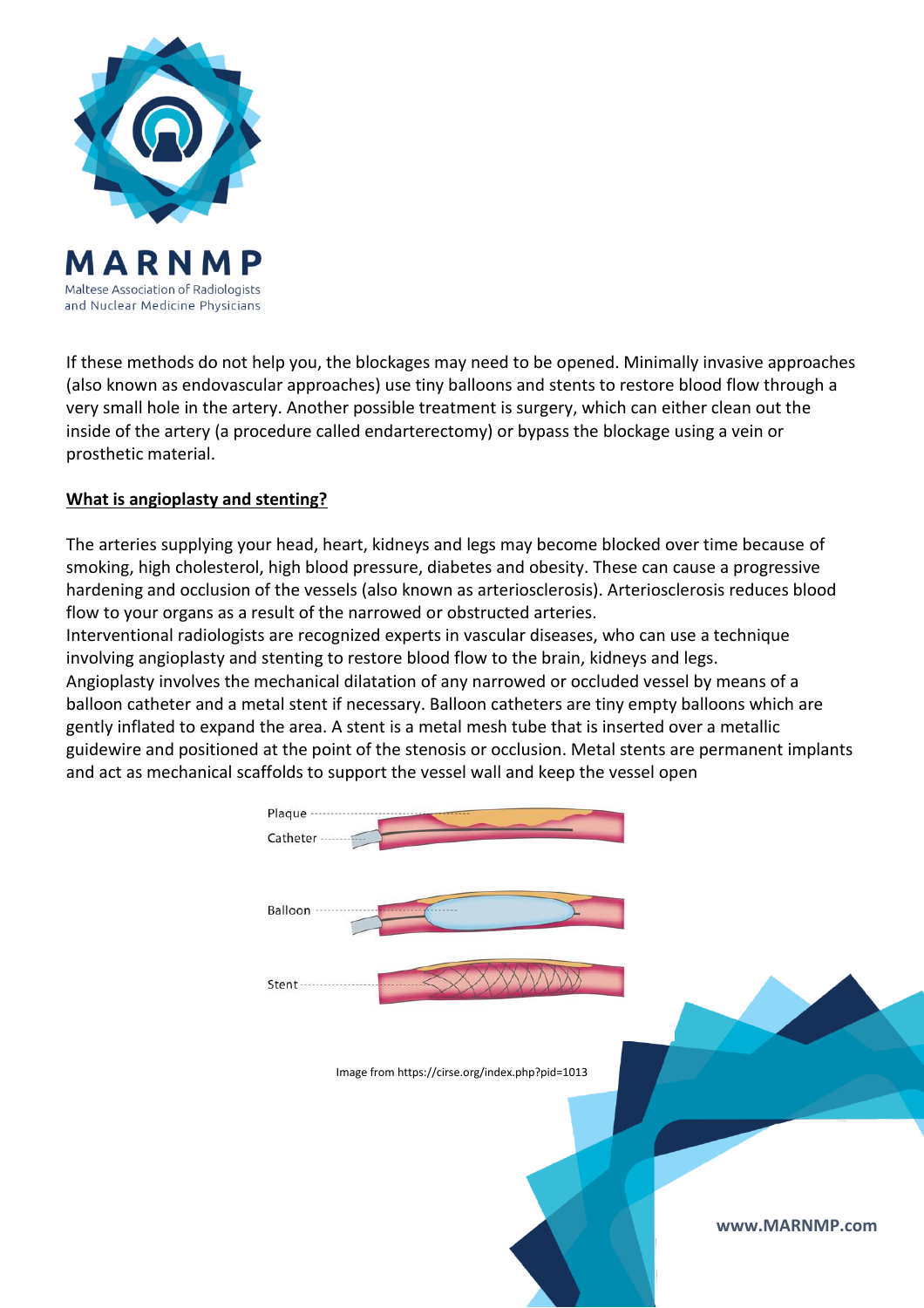

# **How does the procedure work?**

You will have a local anaesthetic for the procedure. The angioplasty and stenting procedure will last around an hour and tends to be performed as an out-patient procedure, though in some cases patients are admitted to hospital overnight afterwards.

The interventional radiologist will puncture an artery in your thigh with a small needle and will then thread a combination of plastic tubes (called sheaths and catheters) into your arteries. Throughout the procedure, the interventional radiologist will use imaging for guidance. A balloon catheter will be inflated across the narrowed or obstructed part of the vessel; you may experience some discomfort at this point. In some cases, the balloon angioplasty is enough to keep the vessel open, but in other cases the vessel needs more support, so a stent is placed. This means the interventional radiologist will put a stent into the vessel to ensure it stays open.

Your vital signs will be monitored during and after the procedure, and you may be able to eat a light meal later the same day.

# **Why perform it?**

This procedure may be beneficial for you if you suffer from leg pain when walking (intermittent claudication) or if you have a restricted blood supply in your legs (leg ischaemia) as a result of diabetes. The angioplasty and stenting procedure can also be a treatment for peripheral arterial disease and for narrowed or blocked arteries in your kidneys.